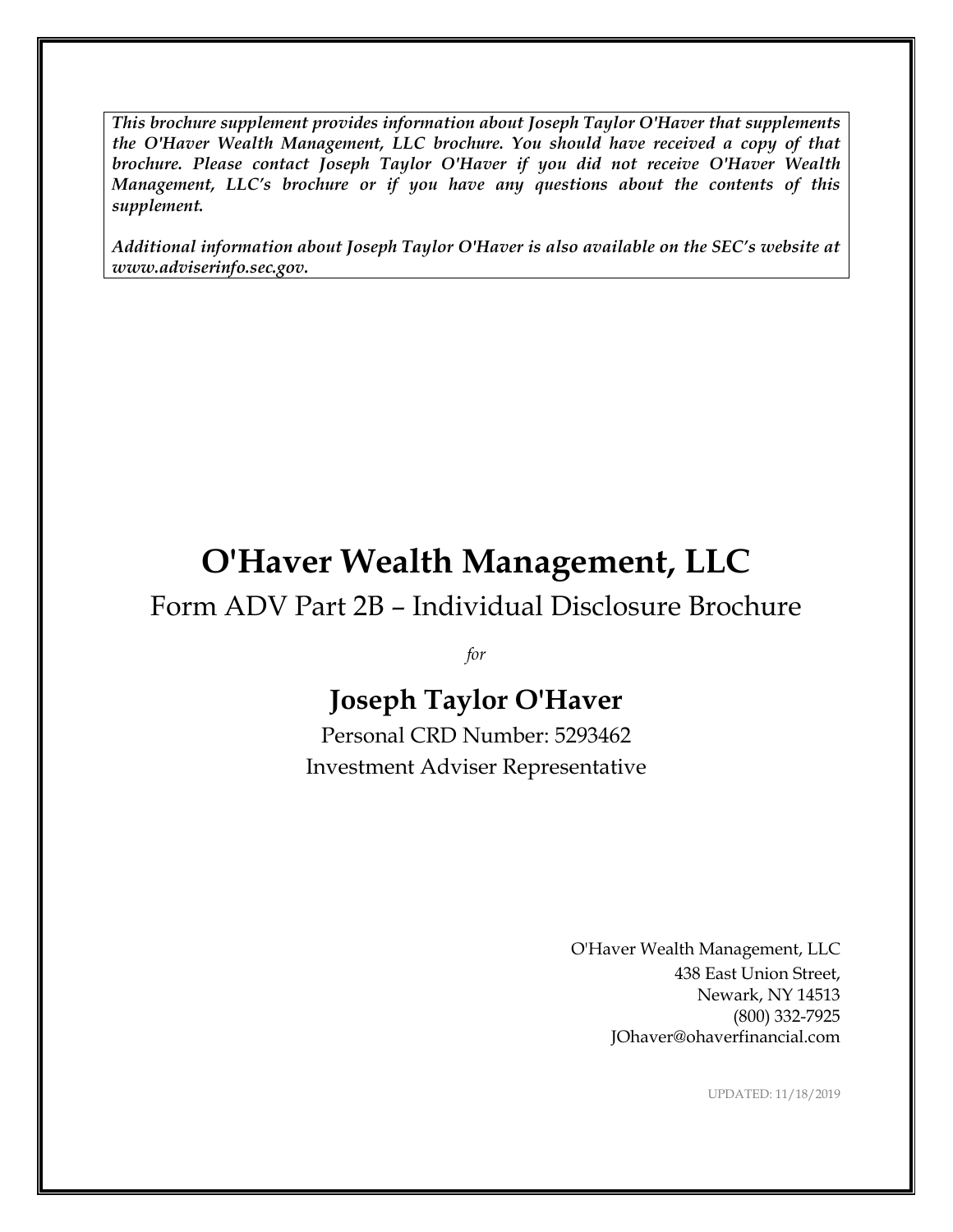### **Item 2: Educational Background and Business Experience**

| Name:<br>Joseph Taylor O'Haver | <b>Born:</b> 1974 |
|--------------------------------|-------------------|
|--------------------------------|-------------------|

#### **Educational Background and Professional Designations:**

#### **Education:**

Joseph Taylor O'Haver has not received any higher education degrees after high school.

#### **Business Background:**

| 12/2018 - Present   | President & CCO<br>O'Haver Wealth Management, LLC         |
|---------------------|-----------------------------------------------------------|
| $07/2011$ - Present | President & CEO<br>O'Haver Financial, LLC                 |
| $04/2018 - 06/2018$ | Adviser<br>Sagepoint Financial, Inc.                      |
| $07/2011 - 04/2018$ | Registered Representative<br>IBN Financial Services, Inc. |
| $02/2007 - 05/2011$ | Registered Representative<br>MetLife Securities, Inc.     |
| $02/2007 - 05/2011$ | <b>Production Manager</b><br>Metropolitan Life Ins. Co.   |

### **Item 3: Disciplinary Information**

There are no legal or disciplinary events that are material to a client's or prospective client's evaluation of this advisory business.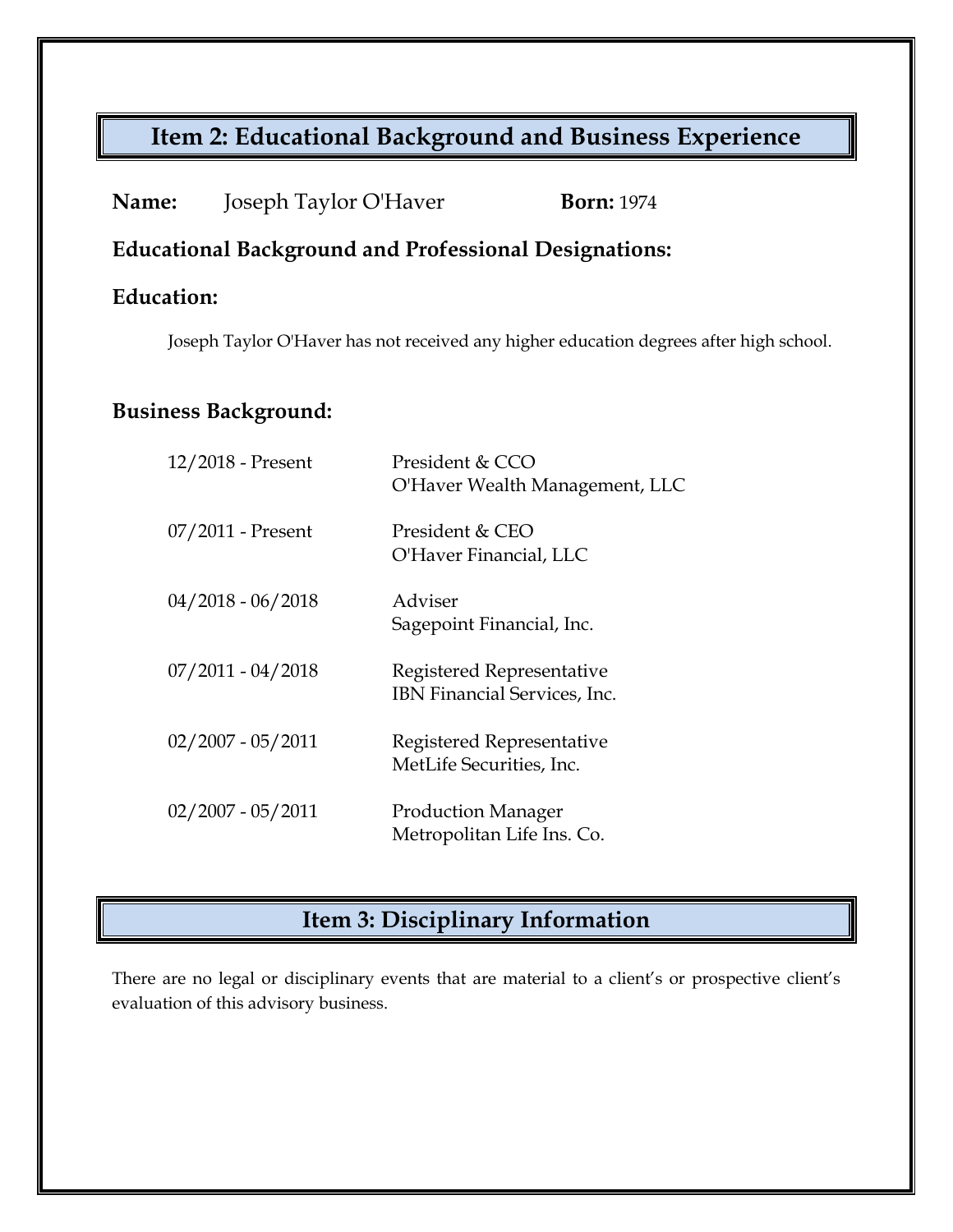#### **Item 4: Other Business Activities**

Joseph Taylor O'Haver is a licensed insurance agent and owner of O'Haver Securities LLC (Licensed with Texas as insurance agency) dba CBH Insurance Agency and O'Haver Financial LLC (Licensed with New York as an insurance agency. From time to time, he will offer clients advice or products from this activity. Clients should be aware that these services pay a commission and involve a possible conflict of interest, as commissionable products can conflict with the fiduciary duties of a registered investment adviser. O'Haver Wealth Management, LLC always acts in the best interest of the client; including in the sale of commissionable products to advisory clients. Clients are in no way required to implement the plan through any representative of O'Haver Wealth Management, LLC in their capacity as a licensed insurance agent.

Joseph Taylor O'Haver is the President & CEO of O'Haver Financial, LLC.

#### **Item 5: Additional Compensation**

Joseph Taylor O'Haver does not receive any economic benefit from any person, company, or organization, other than O'Haver Wealth Management, LLC in exchange for providing clients advisory services through O'Haver Wealth Management, LLC.

#### **Item 6: Supervision**

As the Chief Compliance Officer of O'Haver Wealth Management, LLC, Joseph Taylor O'Haver supervises all activities of the firm. Joseph Taylor O'Haver's contact information is on the cover page of this disclosure document. Joseph Taylor O'Haver adheres to applicable regulatory requirements, together with all policies and procedures outlined in the firm's code of ethics and compliance manual.